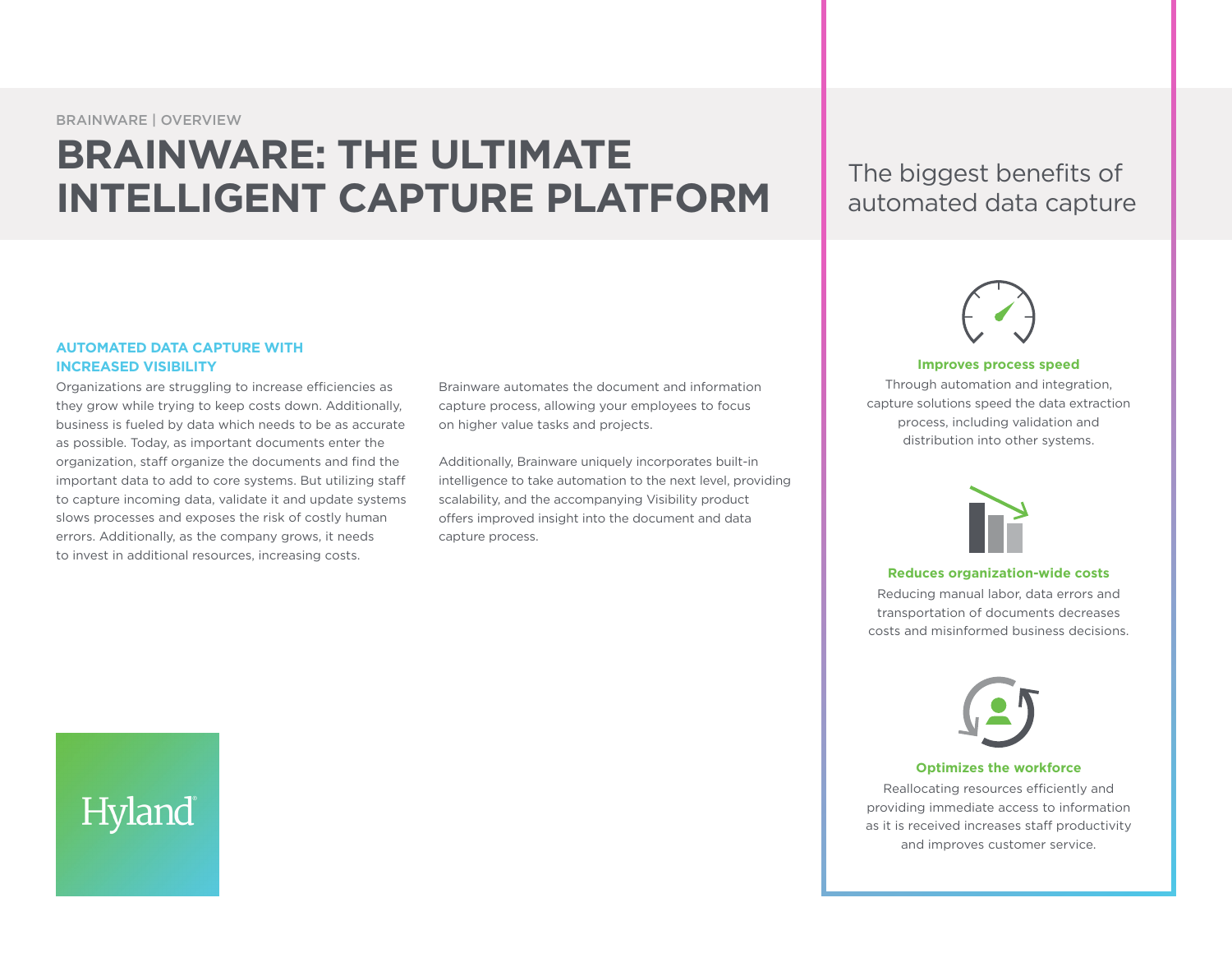#### **DATA CAPTURE WITH BRAINWARE**

Brainware automates four critical functions that otherwise require tedious, manual effort.



#### **Classification**

Brainware supports structured, semi-structured and free-form documents, and can automatically determine document type.



#### **Data extraction**

Using a variety of methods, Brainware can determine where the important information lies on a document, and then uses optical character recognition (OCR) technology to automatically extract it.



#### **Data validation**

Leveraging integrations with other systems and learned intelligence, Brainware automatically validates extracted information and presents a simple verification screen for users wherever there is questionable data.

#### **Information and content delivery**

Brainware can interact with virtually any content or information management system to automatically deliver information and content to where they need to go.



#### **Increased process visibility**

Better visibility improves process management. The Visibility product surfaces valuable analytics that measure performance of the Brainware system. Clear indicators of success allow process owners to justify the investment into Brainware and empower managers to continuously improve the process over time.



### Naviant is a top-tier Platinum & Diamond OnBase Partner founded in 1986 with our "process-first" approach. Learn more at naviant.com.

#### **CUSTOMER SPOTLIGHT**

## Old Dominion Freight Line

Old Dominion Freight Line (ODFL), a leading less-thantruckload super regional carrier, uses Brainware for Remittances to drive greater value and efficiency in accounts receivable (AR). The solution helped AR boost its productivity nearly 500 percent, from processing 400 to 2,000 remittances in an hour.

The previous manual process could not keep up with a growing volume of remittances, which negatively impacted customer interactions. "If we invoiced or they checked online to see where they stood, it would say they didn't pay when they did, and it would lead to a call. It would even cause another invoice to go out saying, you owe this money, when they really didn't, because processing wasn't done," explains Ken Erder, vice president of information technology.

But after implementing Brainware, Erdner notes, they are "current." "In fact, we're processing before anyone even comes in in the morning — 80 percent of those remittances are handled before we've even walked in the door," says Erdner. "As a result, of all the automation we've deployed, we're using the same number of staff members in accounts receivable today, as a \$1.5 billion company, that we did as a \$200 million company, so it really has performed well. Our continuous improvement in this area is driven by several initiatives, but this solution is a key element of keeping our AR staff at an effective and efficient level."